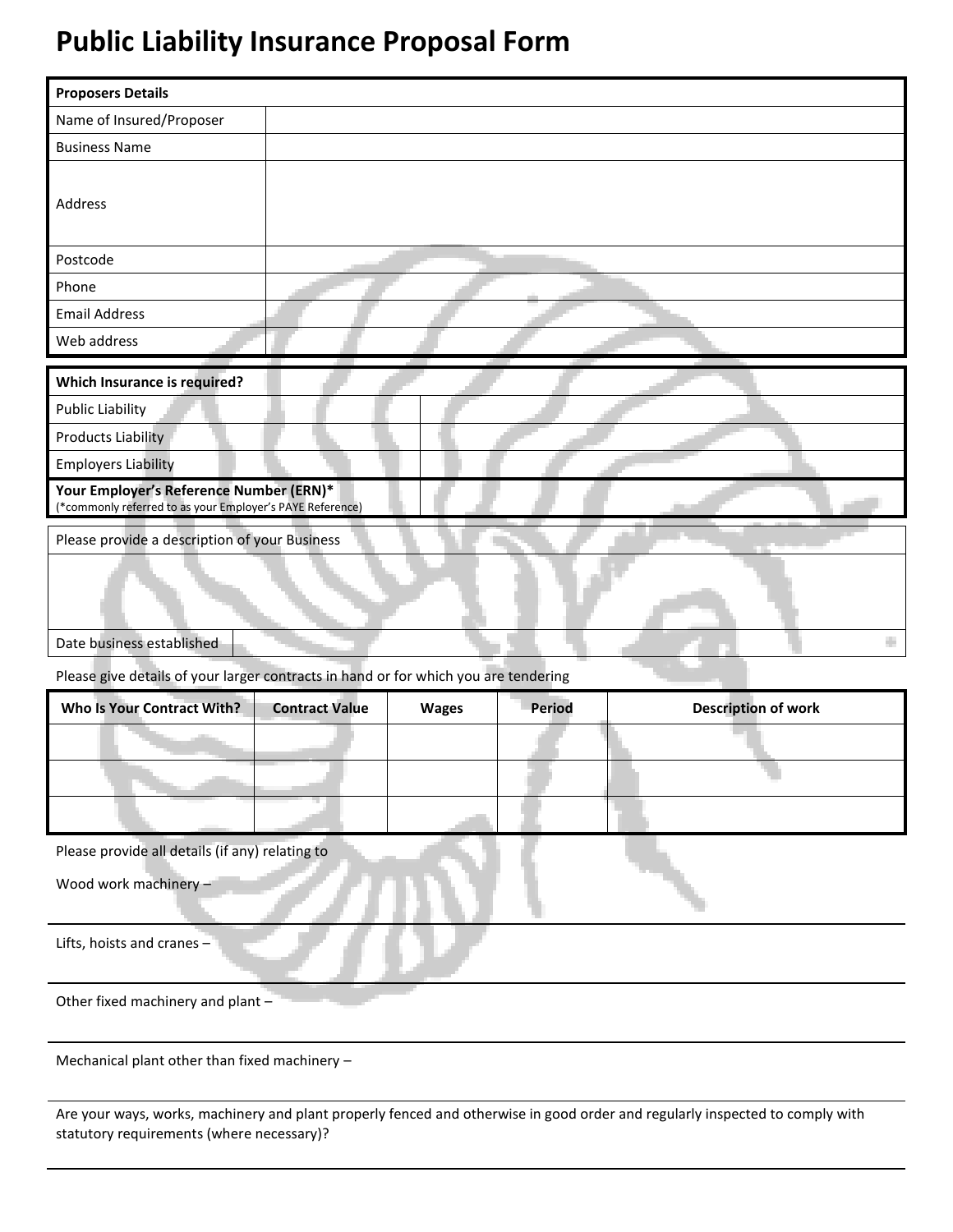| Do you carry out contracts involving any of the following                                             |            |           |
|-------------------------------------------------------------------------------------------------------|------------|-----------|
| Welding or cutting plant or other equipment involving the application of heat away from your premises | Yes        | No        |
| Radioactive substances or devices                                                                     | Yes        | No        |
| <b>Explosive Substances</b>                                                                           | Yes        | No        |
| Asbestos, silica or materials containing these substances                                             | Yes        | No        |
| Toxic or hazardous chemicals                                                                          | Yes        | No        |
| Any materials giving rise to dust or fumes                                                            | Yes        | No        |
| Processes involving a noise level in excess of 85db                                                   | <b>Yes</b> | No        |
| Work outside the United Kingdom                                                                       | <b>Yes</b> | No        |
| Work in, on or about Aircraft / Airports                                                              | Yes        | <b>No</b> |
| Work in, on or about Vessels, Dams, Reservoirs, Docks or Harbours                                     | <b>Yes</b> | No        |
| Work in, on or about Offshore Installations, Oil Refineries, Oil, Gas or Petrol Storage Depots        | Yes        | No        |
| Work in, on or about Nuclear Installations                                                            | Yes        | No        |
| Work in, on or about Railways                                                                         | Yes        | No        |
| Underground or Underwater Work                                                                        | <b>Yes</b> | No        |
| Tank Cleaning, Steel Erection, Scaffolding or Demolition                                              | res        | <b>NO</b> |
| Work at a height exceeding 10 metres or at a depth exceeding 1 meter                                  | Yes        | <b>NO</b> |
| *If you have answered Yes to any of the above questions, please provide some details:                 |            |           |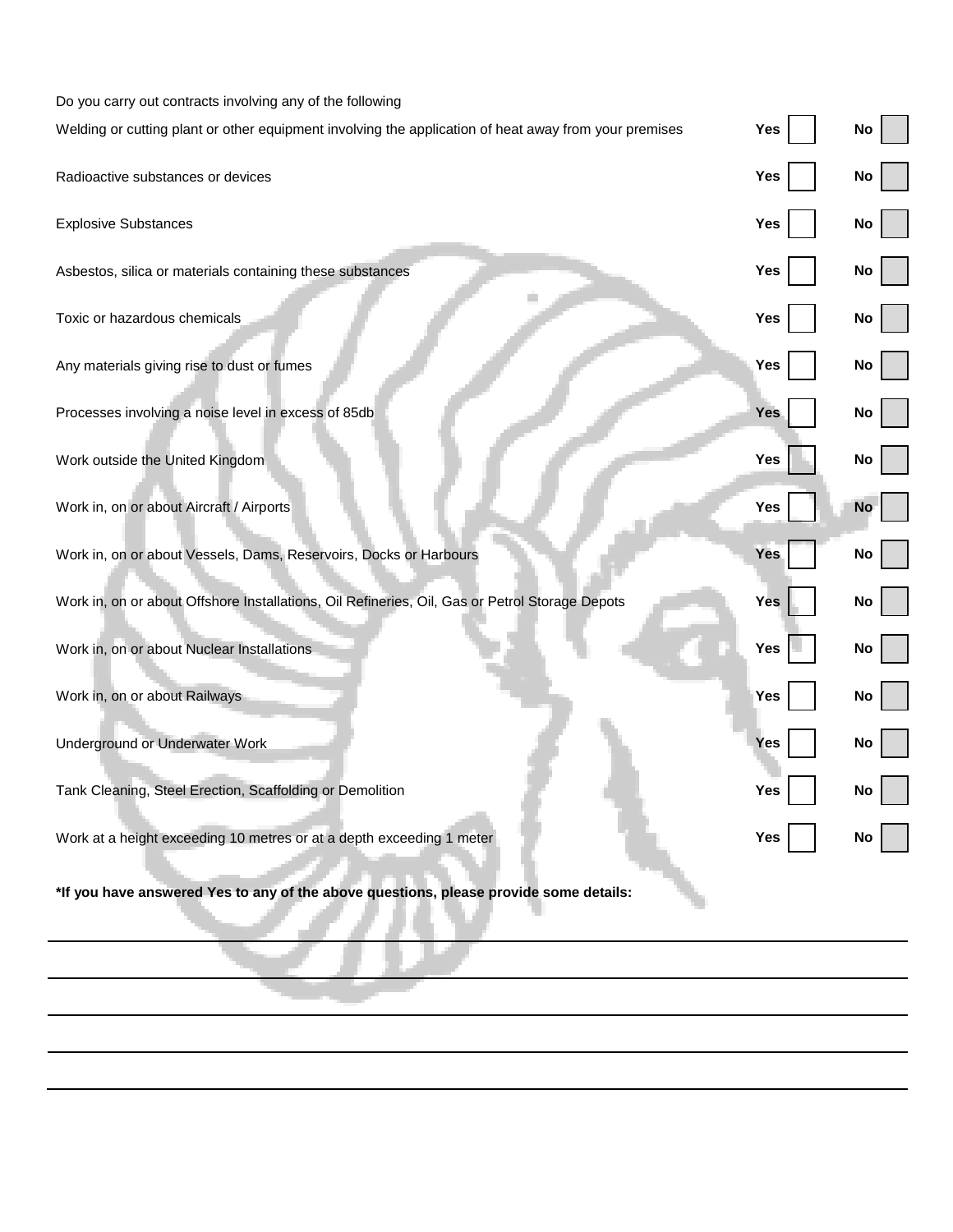| Have you ever been prosecuted under the Factories Act, the Health and Safety at Work act, the Consumer |          |  |
|--------------------------------------------------------------------------------------------------------|----------|--|
| Protection Act or any other Statutory Regulation?                                                      | Yes   No |  |

÷

If Yes, Please Provide Details

| <b>Current Liability Limit</b> | <b>Required Liability Limit</b><br>(If Different)        |            |    |
|--------------------------------|----------------------------------------------------------|------------|----|
| <b>Current Insurers</b>        |                                                          |            |    |
| Has any previous insurer       | Declined your proposal?                                  | Yes        | No |
|                                | Cancelled or refused to renew your insurance             | Yes        | No |
|                                | Required an increase in premium or imposed special terms | <b>Yes</b> | No |

## **Previous Claims History**

Please provide details relating to any claims in respect of Employers Liability or Public Liability Claims over the past 5 Years. Please include any industrial disease claims:

| Date of Loss | Settled (£) | <b>Outstanding (£)</b> | <b>Details</b> |
|--------------|-------------|------------------------|----------------|
|              |             |                        |                |
|              |             |                        |                |
|              |             |                        |                |
|              |             |                        | ۳              |

Please provide details of wage roll

|                                                                                                |                             | Estimate of annual payments to all employees |                                    |
|------------------------------------------------------------------------------------------------|-----------------------------|----------------------------------------------|------------------------------------|
|                                                                                                |                             | and other persons                            |                                    |
| <b>Description of Persons</b>                                                                  | Number of<br><b>Persons</b> | <b>Working on your premises</b>              | Working away from your<br>premises |
| <b>Clerical, Commercial Travellers and</b><br>Managerial Employees who do not work<br>manually |                             |                                              |                                    |
| Wood Working Machinists and their<br><b>Labourers</b>                                          |                             |                                              |                                    |
| <b>All other Direct Employees</b>                                                              |                             |                                              |                                    |
| Labour Gangs, Labour only Sub-                                                                 |                             |                                              |                                    |
| <b>Contractors and Self Employed persons</b><br>for labour                                     |                             |                                              |                                    |
| All other Sub-Contractors (Bona-Fide)                                                          |                             |                                              |                                    |
| Proposer's own remuneration if working<br>manually in the business                             |                             |                                              |                                    |

**N.B. The term "payments to all employees" means the total wages, salaries and earnings without any deductions in respect of National Insurance, Income Tax, Holiday with pay or Contributory Pensions.**